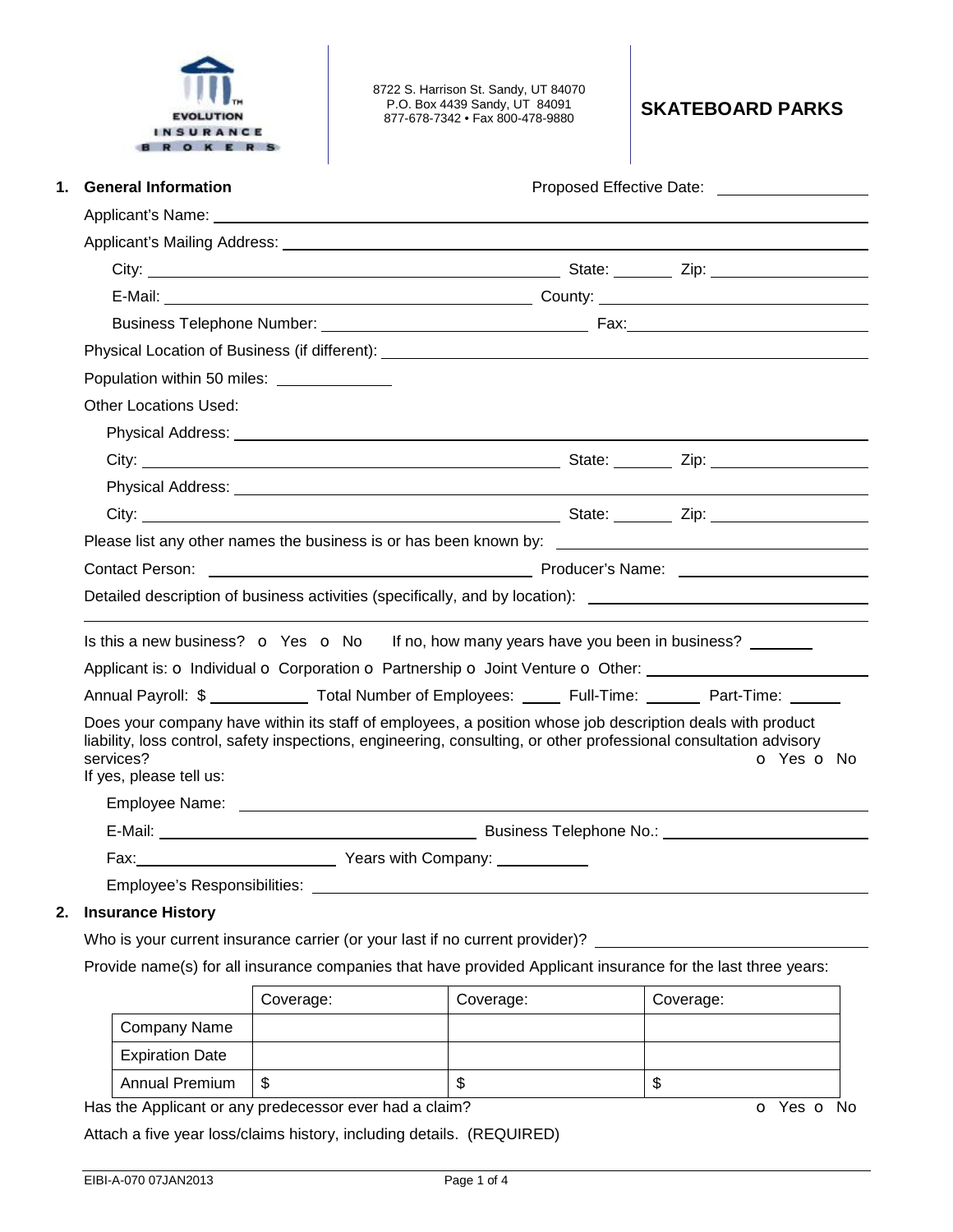Have you had any incident, event, occurrence, loss, or Wrongful Act which might give rise to a Claim covered by this Policy, prior to the inception of this Policy? **o** Yes **o** No If yes, please explain:

Has the Applicant, or anyone on the Applicant's behalf, attempted to place this risk in standard markets? o Yes o No

If the standard markets are declining placement, please explain why:

## **3. Desired Insurance**

 

Per Act/Aggregate **OR** Per Person/Per Act/Aggregate

| O | \$50,000/\$100,000    |   | \$25,000/\$50,000/\$100,000     |
|---|-----------------------|---|---------------------------------|
| O | \$150,000/\$300,000   |   | \$75,000/\$150,000/\$300,000    |
| O | \$250,000/\$1,000,000 |   | \$100,000/\$250,000/\$1,000,000 |
| O | \$500,000/\$1,000,000 | Ω | \$250,000/\$500,000/\$1,000,000 |
| O | Other:                |   | Other:                          |

**Self-Insured Retention (SIR):** o \$1,000 (Minimum) o \$1,500 o \$2,500 o \$5,000 o \$10,000

## **4. Business Activities**

- 1. Length of season:
- 2. Check all activities for which coverage is being requested:  $\circ$  Skate Park  $\circ$  Snack Bar o Pro Shop o Other:
- 3. Who is allowed to participate at park (check all that apply)?

o Skateboards o In-Line Skate o BMX bikes o Other:

\*\*Activities which are not identified and for which no coverage charge has been made are excluded. Some

| activities will need to be further described in supplemental questionnaires. All Special Events or Competitions are |  |
|---------------------------------------------------------------------------------------------------------------------|--|
| not covered but can be added.                                                                                       |  |

4. Square footage of skate park: \_\_\_\_\_\_\_\_\_\_\_\_\_\_\_\_\_\_\_\_\_\_\_Sq. Ft.

- 5. Please include photographs or drawings of the skate park.
- 6. What is your interest in the premises?  $\bullet$  Owner  $\bullet$  Tenant If tenant,
	- a. Does the landlord request a certificate of insurance or additional insured?  $\bullet$  Yes  $\bullet$  No
	- b. Please provide the following information for the Landlord:

| i.                                                                        |                  |  |  |  |  |
|---------------------------------------------------------------------------|------------------|--|--|--|--|
| ii.                                                                       |                  |  |  |  |  |
| iii.                                                                      |                  |  |  |  |  |
|                                                                           |                  |  |  |  |  |
| V.                                                                        |                  |  |  |  |  |
|                                                                           |                  |  |  |  |  |
| 8. Is construction entity a licensed contractor?<br>O Yes O No            |                  |  |  |  |  |
|                                                                           |                  |  |  |  |  |
| 9. Does construction meet building codes?<br>o Yes o No                   |                  |  |  |  |  |
| o Yes o No<br>10. Has the facility been inspected by a government agency? |                  |  |  |  |  |
|                                                                           | If yes, by whom: |  |  |  |  |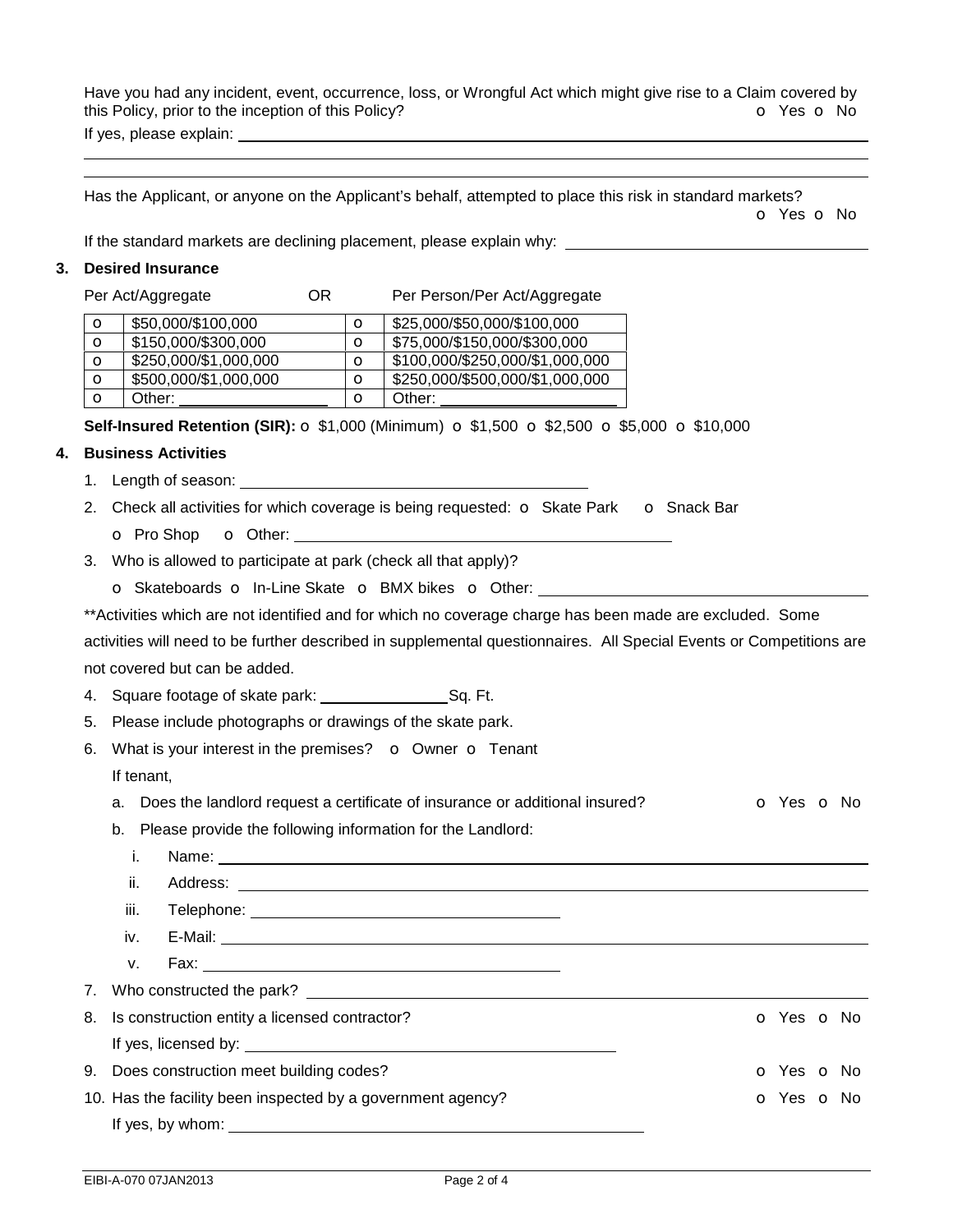|                                    | 11. How often is the facility inspected? o Daily o Weekly                                          |                                    |                                                                                                              |            |                         |     |                  |                          |
|------------------------------------|----------------------------------------------------------------------------------------------------|------------------------------------|--------------------------------------------------------------------------------------------------------------|------------|-------------------------|-----|------------------|--------------------------|
|                                    |                                                                                                    |                                    |                                                                                                              |            |                         |     |                  |                          |
|                                    | 12. Are daily inspections and maintenance logged or recorded?                                      |                                    |                                                                                                              | o Yes o No |                         |     |                  |                          |
|                                    |                                                                                                    | 13. Do you rent equipment?         |                                                                                                              |            |                         |     |                  | O Yes O No               |
|                                    |                                                                                                    |                                    | 14. Is the park: <b>o</b> Indoor <b>o</b> Outdoor                                                            |            |                         |     |                  |                          |
|                                    |                                                                                                    |                                    | If outdoor, describe fencing and/or other security measures taken when park is closed:                       |            |                         |     |                  |                          |
|                                    |                                                                                                    |                                    |                                                                                                              |            |                         |     |                  |                          |
|                                    |                                                                                                    |                                    | 15. What safety equipment is required? • Helmet • o Knee Pads • Elbow pads • Wrist Guards                    |            |                         |     |                  |                          |
|                                    |                                                                                                    |                                    | 16. Do you use Liability Release Waviers?                                                                    |            |                         |     |                  | <b>o</b> Yes <b>o</b> No |
|                                    |                                                                                                    | If yes, please attach a copy.      |                                                                                                              |            |                         |     |                  |                          |
|                                    |                                                                                                    | 17. Are all activites supervised?  |                                                                                                              |            |                         |     |                  | o Yes o No               |
|                                    |                                                                                                    |                                    |                                                                                                              |            |                         |     |                  |                          |
|                                    |                                                                                                    |                                    |                                                                                                              |            |                         |     |                  |                          |
|                                    |                                                                                                    |                                    | 19. Do you have an accident/emergency plan?                                                                  |            |                         |     |                  | o Yes o No               |
|                                    |                                                                                                    | If yes, please attach a copy.      |                                                                                                              |            |                         |     |                  |                          |
|                                    |                                                                                                    |                                    | 20. What is the approximate distance or time to emergency care, i.e. Hospital, Emergency Care, Fire Station? |            |                         |     |                  |                          |
|                                    |                                                                                                    |                                    |                                                                                                              |            |                         |     |                  |                          |
|                                    |                                                                                                    |                                    | 21. How are employees selected (check all that apply)? o Interview o Referral o Application                  |            |                         |     |                  | O                        |
|                                    |                                                                                                    |                                    |                                                                                                              |            |                         |     |                  |                          |
|                                    |                                                                                                    |                                    |                                                                                                              |            |                         |     |                  |                          |
|                                    |                                                                                                    |                                    |                                                                                                              |            |                         |     |                  |                          |
|                                    | 23. Please complete a personnel roster for all employees and supply resumes for management and key |                                    |                                                                                                              |            |                         |     |                  |                          |
|                                    |                                                                                                    | personnel.                         |                                                                                                              |            |                         |     |                  |                          |
|                                    |                                                                                                    | 24. Breakdown of gross receipts:   |                                                                                                              |            |                         |     |                  |                          |
|                                    |                                                                                                    |                                    |                                                                                                              |            |                         |     |                  |                          |
|                                    | b.                                                                                                 |                                    |                                                                                                              |            |                         |     |                  |                          |
|                                    | Rental Income: \$<br>c.                                                                            |                                    |                                                                                                              |            |                         |     |                  |                          |
|                                    | d.                                                                                                 |                                    | Snack Bar: \$                                                                                                |            |                         |     |                  |                          |
|                                    | Pro Shop: \$<br>е.                                                                                 |                                    |                                                                                                              |            |                         |     |                  |                          |
| 25. Annual Estimate of park usage: |                                                                                                    |                                    |                                                                                                              |            |                         |     |                  |                          |
|                                    |                                                                                                    |                                    | <b>Number of Skaters</b>                                                                                     | X          | <b>Days</b>             | $=$ | <b>User Days</b> |                          |
|                                    |                                                                                                    |                                    |                                                                                                              | X          |                         | $=$ |                  |                          |
|                                    |                                                                                                    | 26. Checklist of items to include: |                                                                                                              |            |                         |     |                  |                          |
|                                    | <b>o</b> Brochure<br><b>o</b> Advertising Materials                                                |                                    |                                                                                                              |            |                         |     |                  |                          |
|                                    | <b>o</b> Liability Waiver (if used)<br>O Operation Plan, Procedural Manual (optional)              |                                    |                                                                                                              |            |                         |     |                  |                          |
|                                    |                                                                                                    |                                    | <b>o</b> Staff Manual (optional)                                                                             |            | <b>o</b> Emergency plan |     |                  |                          |
|                                    | <b>o</b> Personnel Roster<br><b>o</b> Registration Form                                            |                                    |                                                                                                              |            |                         |     |                  |                          |
|                                    | O First Aid Kit List                                                                               |                                    |                                                                                                              |            |                         |     |                  |                          |